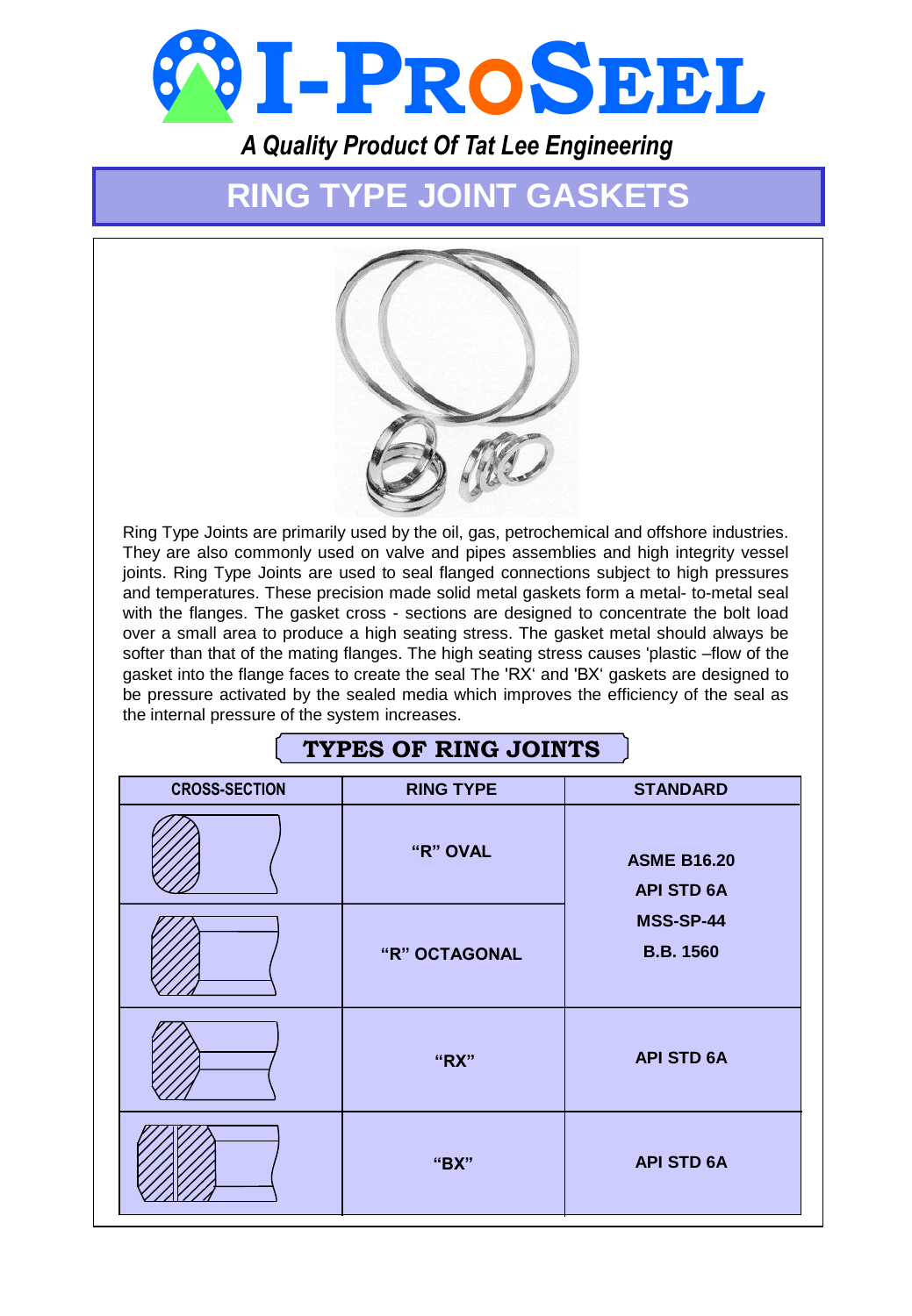

## *A Quality Product Of Tat Lee Engineering*

# **RING TYPE JOINT GASKETS**

## **"R" OVAL AND OCTAGONAL RING TYPE JOINTS APPLICATION CROSS REFERENCE**

|                          | PRESSURE CLASS RATINGS   |                |                                  |                                            |                          | PRESSURE CLASS RATINGS   |                               |                                      |                     |                                  |                          |                                  |                     |                |           |
|--------------------------|--------------------------|----------------|----------------------------------|--------------------------------------------|--------------------------|--------------------------|-------------------------------|--------------------------------------|---------------------|----------------------------------|--------------------------|----------------------------------|---------------------|----------------|-----------|
| <b>RING</b>              |                          |                |                                  | ANSI. BS & MSS                             |                          |                          | API (psi)                     | <b>RING</b>                          |                     |                                  |                          | ANSI, BS & MSS                   |                     |                | API (psi) |
| NO.                      | 150                      | 300/600        | 900                              | 1500                                       | 2500                     | 2000/3000                | 5000                          | NO.                                  | 150                 | 300/600                          | 900                      | 1500                             | 2500                | 2000/3000      | 5000      |
|                          |                          |                |                                  | NOMINAL PIPE SIZE (Inches)                 |                          |                          |                               | NOMINAL PIPE SIZE (Inches)           |                     |                                  |                          |                                  |                     |                |           |
| R <sub>11</sub>          | ä,                       | 1/2            |                                  |                                            |                          |                          |                               | <b>R58</b>                           |                     |                                  |                          | $\overline{12}$                  |                     |                |           |
| <b>R12</b>               | Ξ                        |                | 1/2                              | 1/2                                        | Ξ                        |                          | ÷,                            | <b>R59</b>                           | 14                  | ä,                               |                          | Ξ                                | $\omega$            |                |           |
| R <sub>13</sub>          | ä,                       | 3/4            | Ξ                                | ä,                                         | 1/2                      | $\overline{\phantom{a}}$ | ÷                             | R60                                  | ÷.                  | $\blacksquare$                   | $\blacksquare$           | $\blacksquare$                   | 12                  | Ξ              | Ξ         |
| <b>R14</b>               | ÷                        | Ξ              | 3/4                              | 3/4                                        | $\blacksquare$           | ٠                        | ÷                             | R61                                  | ٠                   | 14                               | $\overline{\phantom{a}}$ | ٠                                | $\blacksquare$      | ٠              | ÷         |
| <b>R15</b>               | $\mathbf{1}$             | Ξ              | ÷.                               | ٠                                          | Ξ                        | ٠                        | ÷                             | R62                                  | ٠                   | ÷,                               | 14                       | $\blacksquare$                   | Ξ                   | Ξ              |           |
| R <sub>16</sub>          | ä,                       | $\overline{1}$ | $\mathbf{1}$                     | $\mathbf{1}$                               | 3/4                      | ٠                        | ÷                             | R63*                                 |                     | ä,                               | ä,                       | 14                               | $\blacksquare$      | ÷,             |           |
| <b>R17</b>               | 11/4                     | ä,             | ä,                               |                                            |                          | $\blacksquare$           | ä,                            | <b>R64</b>                           | 16                  | ä,                               | ä,                       | ÷,                               | ÷,                  |                | ÷,        |
| R <sub>18</sub>          | ä,                       | 11/4           | 11/4                             | 11/4                                       | $\mathbf{1}$             | ٠                        | ٠                             | R65*                                 | ÷.                  | 16                               | ٠                        | $\blacksquare$                   | ÷                   | 16 3/4**       |           |
| R <sub>19</sub>          | 11/2                     |                |                                  |                                            | ٠                        | ٠                        | ٠                             | R66*                                 | ٠                   | ÷                                | 16                       | ÷                                | ٠                   | $16^$          |           |
| R20*                     | Ξ                        | 11/2           | 11/2                             | 11/2                                       | $\overline{\phantom{a}}$ | ÷                        | ÷                             | R67                                  | ÷                   | Ξ                                | $\blacksquare$           | 16                               | $\blacksquare$      | Ξ              |           |
| R <sub>21</sub>          | Ξ                        |                | Ξ                                | ÷,                                         | 11/4                     | ÷                        | Ξ                             | <b>R68</b>                           | 18                  | Ξ                                |                          | Ξ                                | Ξ                   |                |           |
| <b>R22</b>               | $\overline{2}$           |                | ä,                               |                                            |                          |                          | ä,                            | R69*                                 |                     | 18                               |                          | ä,                               | ÷,                  | L,             |           |
| R23*                     | ä,                       | $\overline{2}$ | ÷                                | ÷,                                         | 11/2                     | $2 \frac{1}{16}$ **      | ÷                             | R70*                                 | ٠                   | ÷,                               | 18                       | ÷.                               | ٠                   | $18^$          |           |
| R <sub>24</sub>          | ÷,                       | ٠              | $\overline{2}$                   | $\overline{2}$                             | Ξ                        | $2 \frac{1}{16}$         | $\overline{2}$                | R71                                  | ٠                   | ÷                                | $\blacksquare$           | 18                               | ٠                   | $\blacksquare$ | ÷         |
| <b>R25</b>               | 21/2                     | ÷.             | ä,                               | ä,                                         | $\sim$                   | ä,                       | ÷,                            | <b>R72</b>                           | 20                  | $\sim$                           | ٠                        | $\sim$                           | $\sim$              | ÷,             | ٠         |
| R26*                     | $\blacksquare$           | 21/2           | $\blacksquare$                   |                                            | $\overline{2}$           | 29/16                    |                               | R73*                                 | ÷                   | 20                               | ÷,                       | $\blacksquare$                   | Ξ                   | $211/4**$      |           |
| R27*                     | ä,                       | ä,             | 21/2                             | 21/2                                       | L,                       | $29/16^$                 | 29/16                         | R74*                                 | ä,                  | L,                               | 20                       | ä,                               | ä,                  | 20 3/4^        | ä,        |
| <b>R28</b>               | ÷                        | ٠              | ÷                                | $\overline{\phantom{a}}$                   | 21/2                     | ٠                        | ÷                             | <b>R75</b>                           | $\blacksquare$      | ÷                                | $\blacksquare$           | 20                               | ÷                   | ٠              | ٠         |
| <b>R29</b>               | 3                        | ٠              | ٠                                | ٠                                          | Ξ                        | ٠                        | ٠                             | <b>R76</b>                           | 24                  | $\blacksquare$                   | ÷,                       | $\blacksquare$                   | $\sim$              | Ξ              | ٠         |
| <b>R30^^</b>             | ä,                       | 3              | ٠                                | ٠                                          | ٠                        | $\overline{a}$           | ٠                             | <b>R77</b>                           | ÷.                  | 24                               | ٠                        | $\sim$                           | $\sim$              | ÷,             | ٠         |
| R31*                     | ÷,                       | 3              | 3                                |                                            | ٠                        | 31/8                     | ÷                             | <b>R78</b>                           | Ξ                   | $\blacksquare$                   | 24                       | ÷                                | ٠                   |                |           |
| R32                      | ä,                       | ä,             | ä,                               | $\blacksquare$                             | 3                        | ä,                       | $\blacksquare$                | <b>R79</b>                           | $\omega$            | ä,                               | ä,                       | 24                               | ÷,                  | ÷,             | Ξ         |
| <b>R33</b>               | 31/2                     | Ξ              | $\blacksquare$                   | ÷,                                         | ÷.                       | $\blacksquare$           | ÷                             | <b>R80</b>                           | 22                  | $\blacksquare$                   | $\blacksquare$           | $\blacksquare$                   | $\blacksquare$      | Ξ              | ÷         |
| <b>R34</b>               |                          | 31/2           | $\blacksquare$                   | ÷,                                         | ÷                        | ٠                        |                               | <b>R81</b>                           |                     | 22                               | ÷,                       | $\blacksquare$                   | ٠                   | ÷,             |           |
| R35*                     | ٠                        |                | ٠                                | 3                                          | ٠                        | ٠                        | 31/8                          | R82*                                 |                     | ä,                               | ٠                        | ٠                                | ٠                   | ٠              |           |
| R36                      | $\overline{4}$           | ٠              | ٠                                | ÷,                                         | ٠                        |                          | ÷                             | R84*                                 | ٠                   | $\blacksquare$                   | ÷,                       | $\sim$                           | $\sim$              | Ξ              |           |
| R37*                     | ä,                       | $\overline{4}$ | $\overline{4}$                   | ÷,                                         | Ξ                        | 1/16<br>$\overline{4}$   | ÷.                            | R85*                                 | ÷                   | Ξ                                | $\blacksquare$           | $\blacksquare$                   | $\blacksquare$      | Ξ              | Ξ         |
| <b>R38</b>               | $\overline{\phantom{a}}$ | Ξ              | $\blacksquare$                   | ÷                                          | $\overline{4}$           | ÷                        | ÷                             | R86*                                 | ٠                   | $\blacksquare$                   | ÷,                       | $\blacksquare$                   | $\blacksquare$      | Ξ              | ÷         |
| R39*                     |                          | ÷,             | Ξ                                | $\overline{4}$                             | ÷,                       | ٠                        | 1/16<br>4                     | R87*                                 |                     | ÷,                               |                          | ٠                                | ٠                   | ÷,             |           |
| R40                      | 5                        | ٠              | ٠                                | ÷,                                         | ٠                        | ٠                        | ٠                             | R88*                                 |                     | ٠                                | ٠                        | ٠                                | ٠                   | ÷,             |           |
| R41*                     | ä,                       | 5              | 5                                | ÷,                                         | Ξ                        | $\overline{\phantom{a}}$ | $\overline{\phantom{a}}$      | R89*                                 | ٠                   | $\blacksquare$                   | ÷,                       | $\sim$                           | $\blacksquare$      | Ξ              |           |
| <b>R42</b>               | Ξ                        | Ξ              | Ξ                                | $\blacksquare$                             | 5                        | $\blacksquare$           | ÷.                            | R90*                                 | ä,                  | Ξ                                | $\blacksquare$           | $\blacksquare$                   | ÷,                  | ÷,             | ÷,        |
| <b>R43</b>               | $6\phantom{1}$           | ٠              | ÷                                | ٠                                          | ÷,                       | ÷                        | $\overline{\phantom{a}}$      | R91*                                 | ٠                   | ÷                                | ٠                        | $\blacksquare$                   | ٠                   | ٠              | ٠         |
| R44*                     | ä,                       | ÷,             | ÷,                               | 5                                          | Ξ                        |                          | ÷                             | R92                                  |                     | ä,                               | ÷,                       | ٠                                | $\blacksquare$      | ÷,             | ÷,        |
| R45*<br>R46*             | ÷                        | $6\phantom{1}$ | $6\phantom{1}$                   | ÷,                                         | ÷                        | 7 1/16                   | Ξ<br>7                        | <b>R93</b><br><b>R94</b>             | ٠                   | 26<br>28                         | ٠                        | $\sim$                           | $\sim$              | ÷,             | ٠         |
| R47*                     | $\blacksquare$           | ٠              | $\overline{\phantom{a}}$         | 6                                          | ÷,<br>$6\phantom{1}$     | $\blacksquare$           | 1/16                          |                                      | ä,                  | 30                               | ÷,                       | $\sim$                           | ÷,                  |                |           |
|                          | ÷,                       | ٠              | ٠                                | ٠                                          |                          | ٠                        | ÷                             | <b>R95</b>                           | ÷.                  |                                  | ÷,                       | $\sim$                           | ٠                   | ÷,             |           |
| R48<br>R49*              | 8<br>L,                  | ٠<br>8         | ٠<br>8                           | ٠<br>÷                                     | ٠<br>Ξ                   | ٠<br>9                   | ÷<br>Ξ                        | R96<br><b>R97</b>                    | ÷<br>÷.             | 32<br>34                         | ٠<br>$\blacksquare$      | ٠<br>$\sim$                      | ٠<br>Ξ              | ۳<br>Ξ         | Ξ         |
|                          |                          |                |                                  |                                            |                          |                          |                               |                                      |                     | 36                               |                          |                                  |                     |                |           |
| R50*<br><b>R51</b>       | $\blacksquare$           | ÷.             | $\blacksquare$                   | 8                                          | ÷<br>8                   | $\omega$                 | 9                             | <b>R98</b><br>R99*                   | $\blacksquare$      |                                  | $\blacksquare$           | $\blacksquare$                   | $\blacksquare$      | ÷              | ٠         |
|                          | $\overline{\phantom{a}}$ | ÷              | $\blacksquare$                   | ÷                                          |                          | $\sim$                   | $\overline{\phantom{a}}$      | R <sub>100</sub>                     | $\blacksquare$      | $\overline{\phantom{a}}$         | $\blacksquare$           | $\blacksquare$                   | ٠                   | ÷              | Ξ         |
| <b>R52</b><br>R53*       | 10                       | $\blacksquare$ | $\blacksquare$                   | ٠                                          | ÷                        | $\sim$<br>11             | $\overline{\phantom{a}}$      | R <sub>101</sub>                     | $\blacksquare$      | $\blacksquare$                   | 26<br>28                 | $\blacksquare$                   | ٠                   | ٠              | ٠         |
|                          | $\blacksquare$           | 10             | 10                               | $\overline{\phantom{a}}$                   | ٠                        |                          | $\overline{\phantom{a}}$      |                                      | ٠                   | $\overline{\phantom{a}}$         |                          | ٠                                | ٠                   | ٠              | ٠         |
| R54*                     | ٠                        | Ξ              | $\blacksquare$                   | 10                                         | ٠                        | $\blacksquare$           | 11                            | R <sub>102</sub>                     | $\blacksquare$      | $\blacksquare$                   | 30<br>32                 | $\blacksquare$                   | ٠                   | ٠              | Ξ         |
| <b>R55</b><br><b>R56</b> | $\blacksquare$<br>12     | Ξ<br>÷.        | $\blacksquare$<br>$\blacksquare$ | $\overline{\phantom{a}}$<br>$\blacksquare$ | 10<br>$\Box$             | $\omega$<br>÷.           | $\overline{\phantom{a}}$<br>Ξ | R <sub>103</sub><br>R <sub>104</sub> | ÷<br>$\blacksquare$ | $\blacksquare$<br>$\blacksquare$ | 34                       | $\blacksquare$<br>$\blacksquare$ | ٠<br>$\blacksquare$ | ÷<br>Ξ         | ٠<br>٠    |
| R57*                     |                          | 12             | 12                               |                                            |                          | 13 5/8                   |                               | R <sub>105</sub>                     |                     |                                  | 36                       |                                  |                     |                |           |
|                          | $\Box$                   |                |                                  | ٠                                          | ÷,                       |                          | Ξ                             |                                      | $\blacksquare$      | ٠                                |                          | $\blacksquare$                   | ٠                   | ٠              | ٠         |

\*Ring number specified in API Specification 6A. ^ Apply to class rating 3000 only.

\*\* Apply to class rating 2000 only.  $\blacksquare$   $\blacksquare$   $\blacksquare$   $\blacksquare$   $\blacksquare$   $\blacksquare$   $\blacksquare$   $\blacksquare$   $\blacksquare$   $\blacksquare$   $\blacksquare$   $\blacksquare$   $\blacksquare$   $\blacksquare$   $\blacksquare$   $\blacksquare$   $\blacksquare$   $\blacksquare$   $\blacksquare$   $\blacksquare$   $\blacksquare$   $\blacksquare$   $\blacksquare$   $\blacksquare$   $\blacksquare$   $\blacksquare$   $\blacks$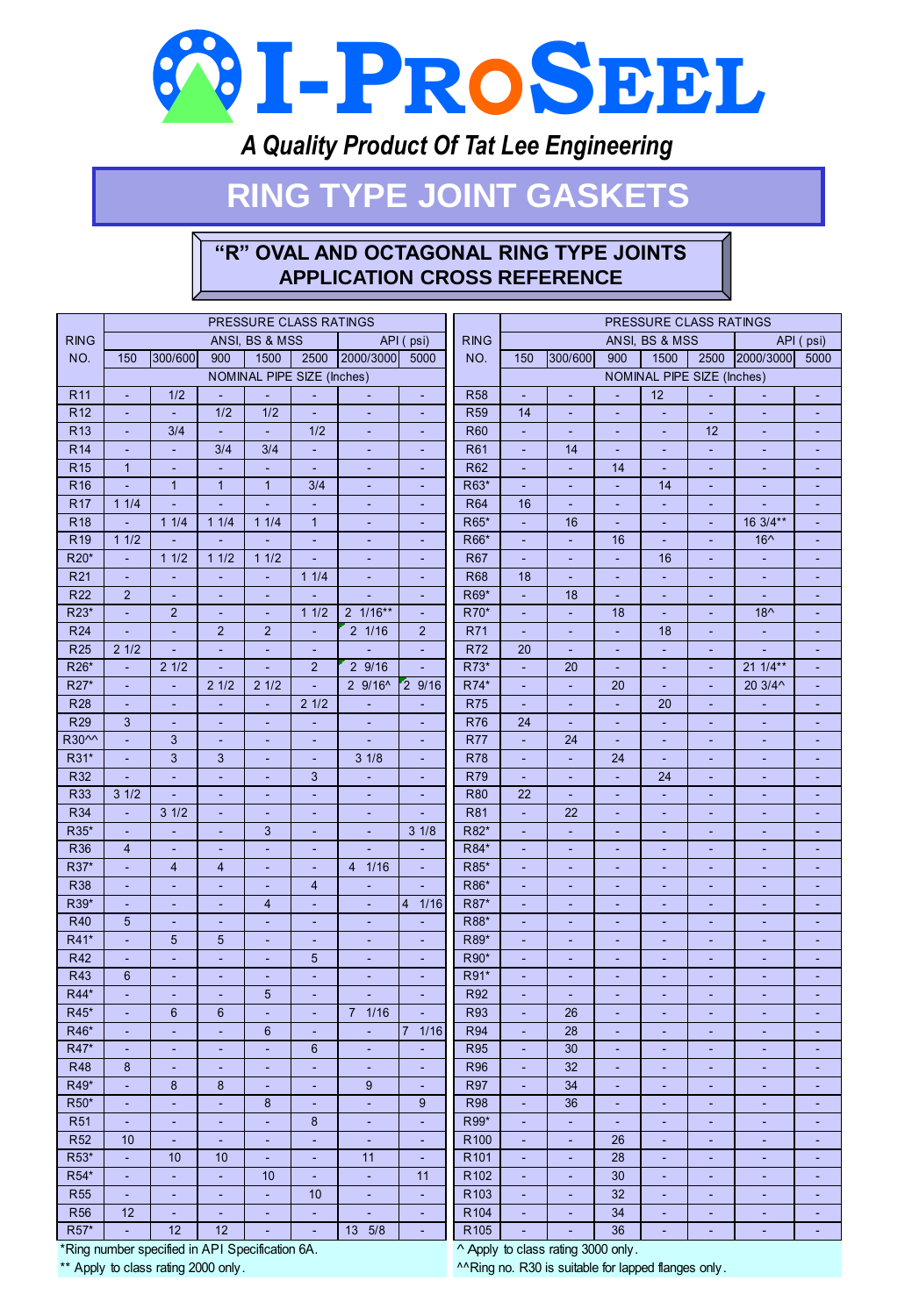# **I-PR SEEL**

## *A Quality Product Of Tat Lee Engineering*

# **RING TYPE JOINT GASKETS**

### **"RX" RING TYPE JOINTS - APPLICATION CROSS REFERENCE**

|                                                          |                  | PRESSURE CLASS RATING             |                  |              | PRESSURE CLASS RATING             |                |         |  |  |
|----------------------------------------------------------|------------------|-----------------------------------|------------------|--------------|-----------------------------------|----------------|---------|--|--|
| <b>RING</b>                                              |                  | API (psi)                         |                  | <b>RING</b>  | API (psi)                         |                |         |  |  |
| NO.                                                      | 2000             | 3000                              | 5000             | NO.          | 2000                              | 3000           | 5000    |  |  |
|                                                          |                  | <b>NOMINAL PIPE SIZE (inches)</b> |                  |              | <b>NOMINAL PIPE SIZE (inches)</b> |                |         |  |  |
| <b>RX20</b>                                              |                  |                                   | $\blacksquare$   | <b>RX63</b>  | ä.                                |                |         |  |  |
| <b>RX20^</b>                                             |                  |                                   | $2 \frac{1}{16}$ | <b>RX65</b>  | 16 3/4                            |                |         |  |  |
| <b>RX23</b>                                              | $2 \frac{1}{16}$ |                                   |                  | <b>RX66</b>  | $\mathbf{r}$                      | 16 3/4         |         |  |  |
| <b>RX24</b>                                              |                  | 2 1/16                            | 2 1/16           | <b>RX69</b>  |                                   |                |         |  |  |
| RX25^                                                    |                  |                                   | 31/8             | <b>RX70</b>  |                                   |                |         |  |  |
| <b>RX26</b>                                              | 29/16            |                                   | a.               | <b>RX73</b>  | $21\frac{1}{4}$                   |                |         |  |  |
| <b>RX27</b>                                              | ш.               | 29/16                             | 29/16            | <b>RX74</b>  |                                   | 20 3/4         |         |  |  |
| <b>RX31</b>                                              | 31/8             | 31/8                              | ä,               | <b>RX82</b>  | ÷.                                | $\blacksquare$ |         |  |  |
| <b>RX35</b>                                              |                  |                                   | 31/8             | <b>RX84</b>  | ٠                                 | $\blacksquare$ |         |  |  |
| <b>RX37</b>                                              | 4 1/16           | 4 1/16                            |                  | <b>RX85</b>  |                                   |                |         |  |  |
| <b>RX39</b>                                              |                  |                                   | 4 1/16           | <b>RX86</b>  | ÷.                                |                |         |  |  |
| <b>RX41</b>                                              | $5 \frac{1}{8}$  | $5 \frac{1}{8}$                   | a.               | <b>RX87</b>  |                                   |                |         |  |  |
| <b>RX44</b>                                              | a.               | $\sim$                            | $5 \frac{1}{8}$  | <b>RX88</b>  |                                   |                |         |  |  |
| <b>RX45</b>                                              | $7 \frac{1}{16}$ | 71/16                             | ä,               | <b>RX89</b>  | ٠                                 | $\sim$         | ٠       |  |  |
| <b>RX46</b>                                              |                  |                                   | 7 1/16           | <b>RX90</b>  |                                   |                |         |  |  |
| <b>RX47</b>                                              |                  |                                   |                  | <b>RX91</b>  |                                   |                |         |  |  |
| <b>RX49</b>                                              | 9                | 9                                 |                  | <b>RX99</b>  |                                   |                |         |  |  |
| <b>RX50</b>                                              |                  |                                   | 9                | RX201^       |                                   |                | 13/8    |  |  |
| <b>RX53</b>                                              | 11               | 11                                |                  | RX205^       | $\blacksquare$                    | $\blacksquare$ | 1 13/16 |  |  |
| <b>RX54</b>                                              |                  |                                   | 11               | RX210^       |                                   |                | 29/16   |  |  |
| <b>RX57</b>                                              | 13 5/8           | 13 5/8                            | $\blacksquare$   | <b>RX215</b> |                                   |                | 4 1/16  |  |  |
| ^ Denotes API Ring Type Joints for segmented flanges for |                  |                                   | RX215^           |              |                                   | 4 1/16 x 4 1/4 |         |  |  |

dual completions to API Standard 6A.

## **"BX" RING TYPE JOINTS - APPLICATION CROSS REFERENCE**

|               | <b>PRESSURE CLASS RATING</b>      |                  |                         |                         |  |  |  |  |
|---------------|-----------------------------------|------------------|-------------------------|-------------------------|--|--|--|--|
| <b>RING</b>   | API (psi)                         |                  |                         |                         |  |  |  |  |
| NO.           | 5000                              | 10000            | 15000                   | 20000                   |  |  |  |  |
|               | <b>NOMINAL PIPE SIZE (inches)</b> |                  |                         |                         |  |  |  |  |
| <b>BX150</b>  | ٠                                 | 11/16            | 11/16                   | ÷.                      |  |  |  |  |
| <b>BX151</b>  | $\blacksquare$                    | 1 13/16          | 13/16<br>$\overline{1}$ | 13/16<br>$\overline{1}$ |  |  |  |  |
| <b>BX152</b>  | $\blacksquare$                    | $2 \frac{1}{16}$ | $2 \frac{1}{16}$        | 2 1/16                  |  |  |  |  |
| <b>BX153</b>  | ÷                                 | 29/16            | $2\overline{9/16}$      | 29/16                   |  |  |  |  |
| <b>BX154</b>  |                                   | $3 \frac{1}{16}$ | $3 \frac{1}{16}$        | $3 \frac{1}{16}$        |  |  |  |  |
| <b>BX155</b>  | $\blacksquare$                    | 4 1/16           | 41/16                   | 4 1/16                  |  |  |  |  |
| <b>BX156</b>  | ÷                                 | 7 1/16           | 7 1/16                  | 7 1/16                  |  |  |  |  |
| <b>BX157</b>  |                                   | 9                | 9                       | 9                       |  |  |  |  |
| <b>BX158</b>  |                                   | 11               | 11                      | 11                      |  |  |  |  |
| <b>BX159</b>  |                                   | $13 \frac{5}{8}$ | $13 \frac{5}{8}$        | 13 5/8                  |  |  |  |  |
| <b>BX160</b>  | $13 \frac{5}{8}$                  |                  | ٠                       | $\blacksquare$          |  |  |  |  |
| <b>BX161</b>  |                                   | ٠                | ٠                       | ٠                       |  |  |  |  |
| <b>BX162</b>  | 16 3/4                            | $16\frac{3}{4}$  | ٠                       | ٠                       |  |  |  |  |
| <b>BX163</b>  | 183/4                             | ÷,               | ٠                       | ٠                       |  |  |  |  |
| <b>BX164</b>  | Ξ                                 | $18\frac{3}{4}$  | 18 3/4                  | ٠                       |  |  |  |  |
| <b>BX165</b>  | 211/4                             | L,               |                         | $\blacksquare$          |  |  |  |  |
| <b>BX166</b>  | $\overline{\phantom{a}}$          | $21\frac{1}{4}$  | ٠                       | ٠                       |  |  |  |  |
| <b>BX167*</b> | ٠                                 | ٠                | ٠                       | ٠                       |  |  |  |  |
| BX168^        | ٠                                 | ٠                | ٠                       | ٠                       |  |  |  |  |
| BX169**       | $\blacksquare$                    | ٠                | ٠                       | ٠                       |  |  |  |  |
| <b>BX170</b>  |                                   | ٠                | ٠                       | ٠                       |  |  |  |  |
| <b>BX171</b>  | ٠                                 | ٠                | ٠                       | ٠                       |  |  |  |  |
| <b>BX172</b>  | $\blacksquare$                    | ٠                | ٠                       | ÷                       |  |  |  |  |
| BX303^^       |                                   | ä,               | ٠                       | ÷                       |  |  |  |  |

"BX" Gaskets can only be used in API 6BX flanges.

All BX Gaskets incorporate a pressure balance hole to equalize any pressure trapped in the flange grooves.

\* BX167 is suitable for 26¾ Nominal Pipe Size, 2000 psi rating

^ BX168 is suitable for 26¾ Nominal Pipe Size, 3000 psi rating \*\* BX169 is suitable for 5⅛ Nominal Pipe Size, 10000 psi rating ^^ BX303 is suitable for 30 Nominal Pipe Size, 2000 & 3000 psi ratings